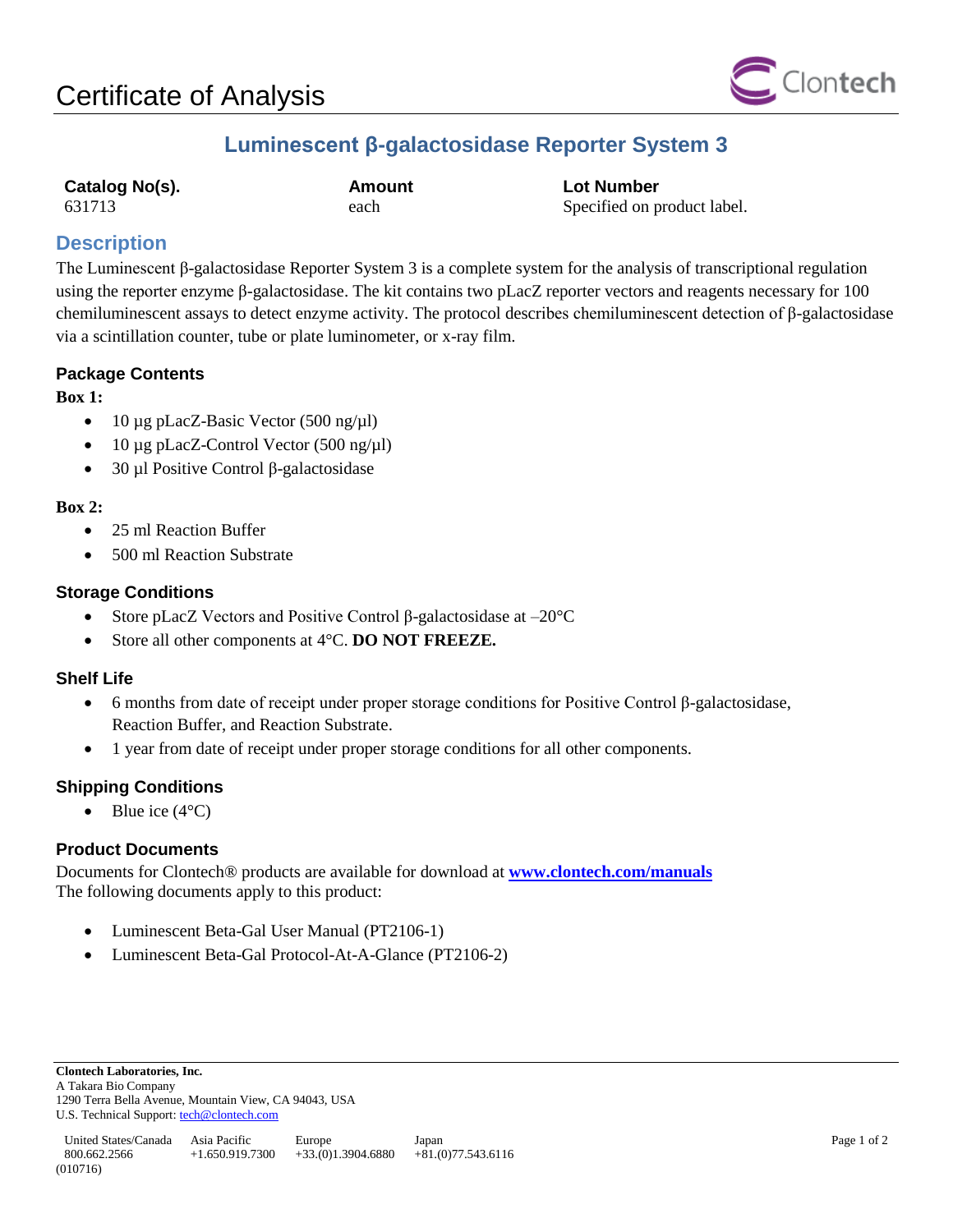# Certificate of Analysis Cat. No. 731713

Luminescent β-galactosidase Reporter System 3

# **Quality Control Data**

Each pLacZ reporter vector was tested for purity and identity by restriction enzyme digestion:

|                      | Enzyme(s) | $Fragment(s)^*$        |
|----------------------|-----------|------------------------|
| pLacZ-Basic Vector   | Hae II    | 1.6, 1.1, & 0.9 kb     |
| pLacZ-Control Vector | Hae II    | 1.8, 1.6, 1.2 & 0.9 kb |

\*Additional fragments <0.9 kb could not be observed for either vector.

- Plasmid purity was also verified by  $A_{260}/A_{280}$ .
- Enzyme assay: 1 μl (1 U) of the Positive Control β-galactosidase was added to 19 μl of a cell lysate prepared from untransfected CHO cells according to the protocol. The enzyme mixture was then assayed according to the protocol as described in the User Manual.